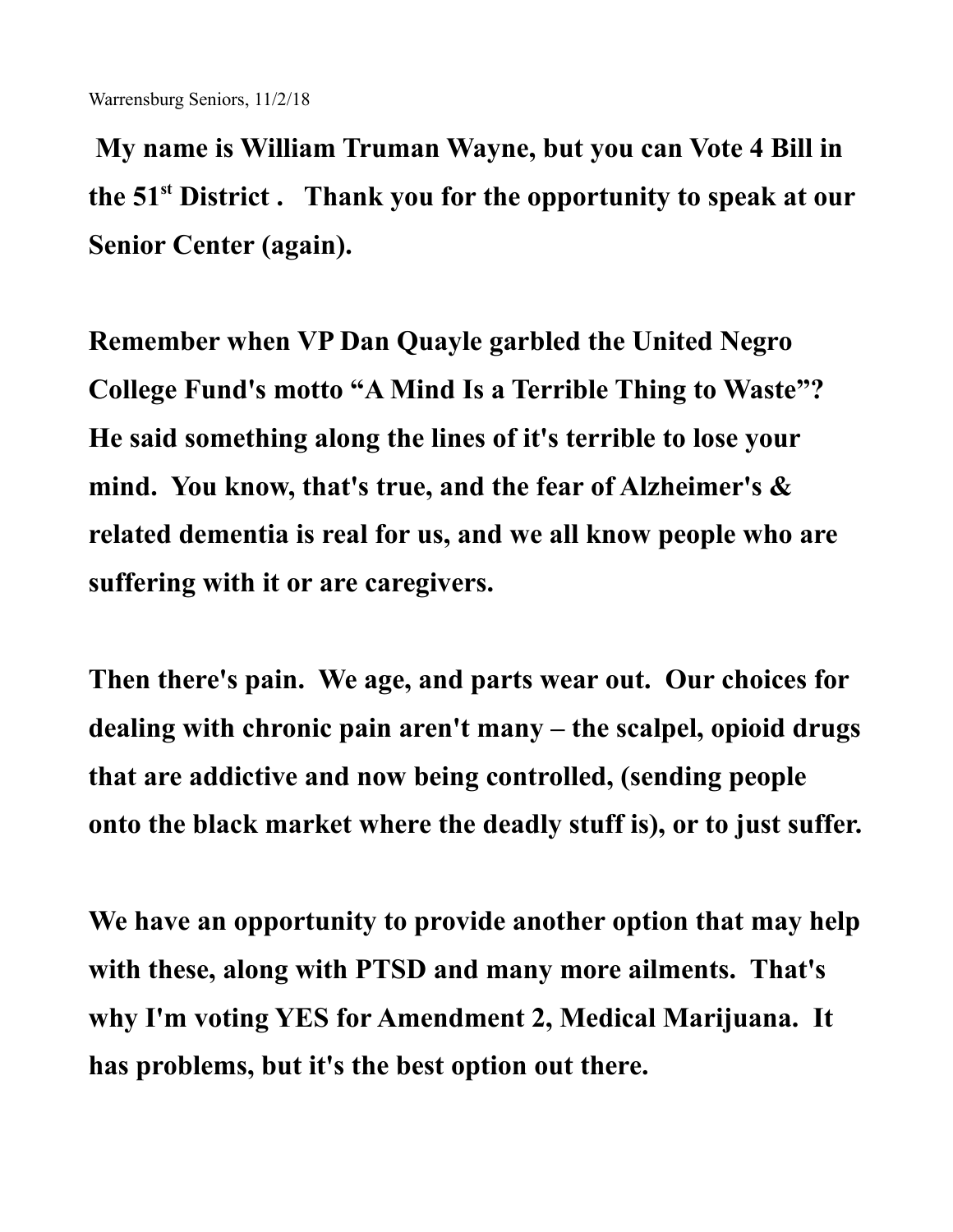**We can't just pass Prop C – the legislature could repeal it, change it, or delay it until 'approved' by a bunch of doubleblind trials, run by drug companies that have no motivation to do so (unless they can create a \$500 pill or such). Meanwhile, people will continue to suffer and die. Amendment 3, is a selfserving rip-off orchestrated by a doctor/trial lawyer named Bradshaw.**

**Give yourself another option by letting Missouri join the other 31 states that allow Medical Marijuana. Yes on 2, No on 3.** 

**One of the big parties has again nominated a deeply flawed state-wide candidate backed by barely 1/3 of primary voters, this time for State Auditor (shades of Todd Akin & Judy Moriarty). If we had Ranked Choice Voting, it probably wouldn't have happened.** 

**Here's how Ranked Choice works - you vote by choosing your first, second & subsequent choices (if any) among the candidates. The candidate with the fewest first choice votes is eliminated and his votes are reallocated to second choices – and so on, until someone has a majority (computers make this easy).**